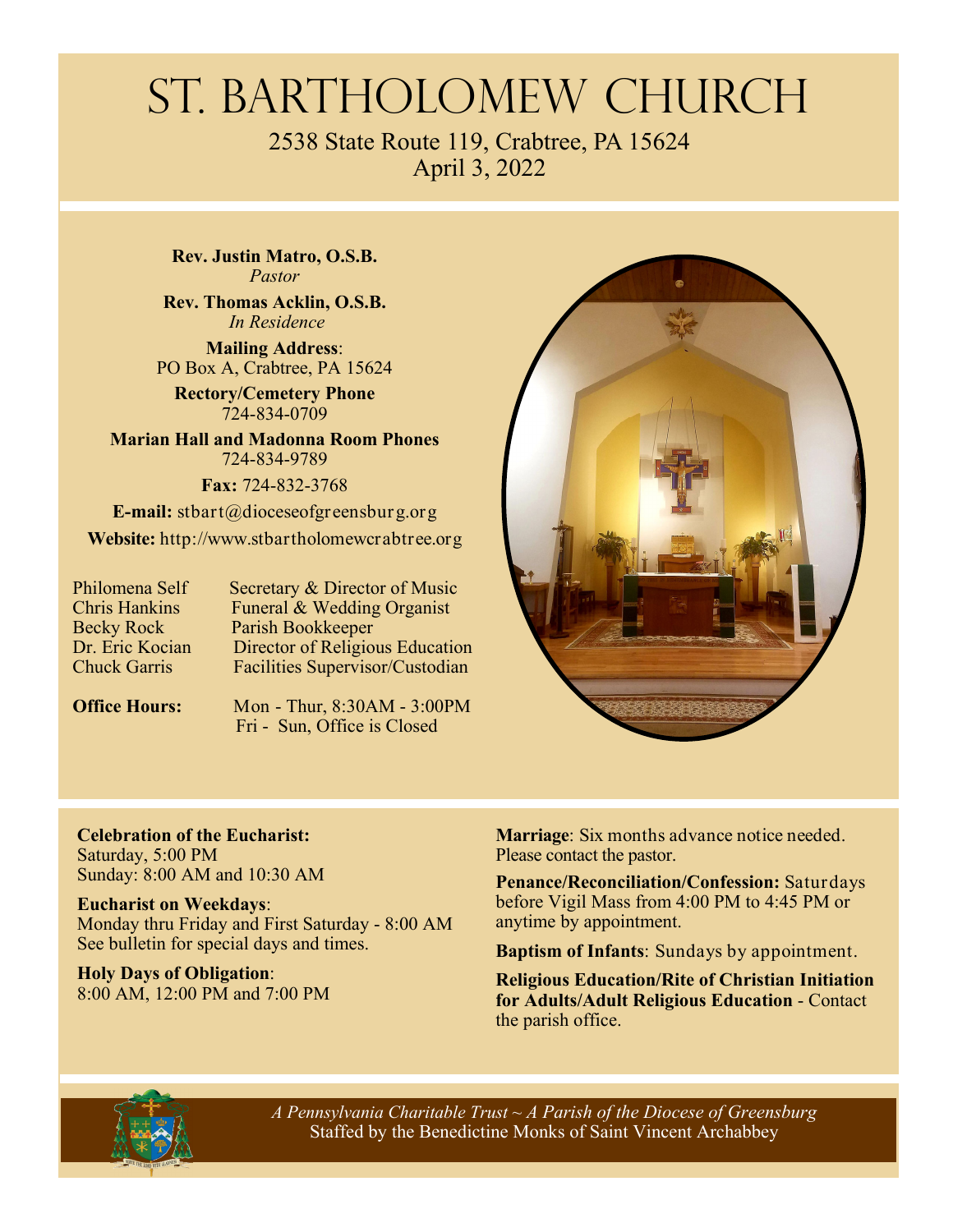#### **SAINT BARTHOLOMEW CHURCH Page Two**



#### **Fifth Sunday of Lent April 3, 2022**

I consider everything as a loss because of the supreme good of knowing Christ Jesus my Lord.

*— Philippians 3:8*



**CRABTREE COMMUNITY EASTER EGG HUNT** Saturday, April 16, 2022 2:00 PM at St. Bartholomew Parish Grounds Ages 10 and under Rain or shine

Please join us for an afternoon of Easter fun, including a visit from the Easter bunny himself!! Sign up sheets are in the Church and Crabtree Post Office. Deadline for signup is April 11, 2022.

**NEW! ST. BARTHOLOMEW GRIEF SUPPORT GROUP Have** you experienced a loss lately? You are invited to participate in St. Bartholomew's Grief Support Group. This group will meet for 6-8 consecutive weeks beginning this Monday, April 4th at 6:30 PM in the Meeting Room on the lower level of Marian Hall. The purpose of this group is to explore and share feelings regarding loss and the healing journey in a confidential supportive environment. This is open to anyone who has had a loss and wants to join the group, so feel free to extend this offer to friends and neighbors. The Grief Support Group sessions will be offered twice a year, so if your not ready to participate in these sessions, another one will be offered in the fall. The group will be facilitated by Shari Taylor, MSW, who has certification in Grief Counseling and has worked as a medical social worker in Hospice for almost 20 years. Please RSVP to Shari at 724-972-6044 if you plan to attend. Thank you!

ST. BARTHOLOMEW'S LENTEN PENANCE SERVICE will be held at Saint Bartholomew Church at 7:00 PM this Wednesday, April 6. Since there will be a few priests present, all parishioners are strongly encouraged to use this opportunity to fulfill your Easter obligation by receiving the Sacrament of Penance and Reconciliation at this time.

ST. BARTHOLOMEW'S CHILDREN'S LIVING STATIONS will be this Friday, April 8th at 7:00 PM in the church. We hope to see you there.

**THE EASTER BUNNY IS COMING TO TOWN!!!** On Saturday, April 16th from 12:00 PM until 2:00 PM, the Easter Bunny will be coming around town on the Fire Truck handing out treats with an Easter egg hunt to follow at St. Bartholomew Church on the Parish Grounds. You can check the Easter Bunny's Route on the Crabtree VFD Facebook page.

PLEASE KEEP IN YOUR PRAYERS THOSE ON SAINT BART'S SICK LIST: Joanne Adams, Linda Blum, Vickie Butchko, James Bushey, Mary Beth Cox, David DeMatto, Alanno Derito, Carolyn

Falo, Anna Marie Lomack, Vera Miller, Chuck and Linda Pinazza, Garry Allen Pitchetti, Pat Tasser. **EASTER CANDY FUNDRAISER** Sarris Candy is still available if you order online. Orders placed online will be shipped directly to you. When ordering online use our group ID #10-3712. If you ordered by Brochure, **your order will be able to be picked up this** 

**Thursday April 7 from 12:00 PM - 6:00 PM.** You can pick up your order in the Madonna room. If no one is present at the table when you go to pick up the candy, please take the boxes with your name on it. Any questions please contact Kathy Noel at 724- 537- 9498 or by email at klausnoel $3$ @comcast.net.

FOOD BANK COLLECTION Our food Bank collection will be collected this weekend, April 2nd and 3rd. Please place your donations in the Madonna Room of Marian Hall. If you plan to write a check, please make checks payable to *St. Vincent De Paul.* 

**SECOND COLLECTION** Our second collection this weekend, April 2 and 3rd, is for the Easter Flower collection. You can also make this donation electronically.

**PRAYER ROCKS** You will notice in this week, painted rocks in the flower beds around the church. These were done by our CCD children. These rocks are prayer stones are meant to be picked up and taken home with you. On the back of each stone you will see a child's name and their teachers email address. Please feel free to email the teacher (Wendy) to let the child know his/her rock has been picked and prayers or special intentions are being said for them. Hope you enjoy this little project!!

ST. BARTHOLOMEW'S AND CRABTREE VFD FISH FRY The St. Bartholomew Parish and Crabtree VFD will hold their Lenten Fish Fry every Friday during Lent and including Good Friday from 4:30 PM to 7:00 PM. They will have Take Out only this year. You can call 724-837-2231 or 724-838-7734 to place your order. We hope to see you there!

ST. BARTHOLOMEW DIRECTORY PICTURES If you did not receive your directory picture in the mail. You can find your family's picture in the back of the Church. Please take them home with you. Thank you!

DLA GOAL \$30,760.00 DLA AMOUNT AS OF 3/23 \$17,795.00

والمستوار والسواري لسواري ستواري ستواريات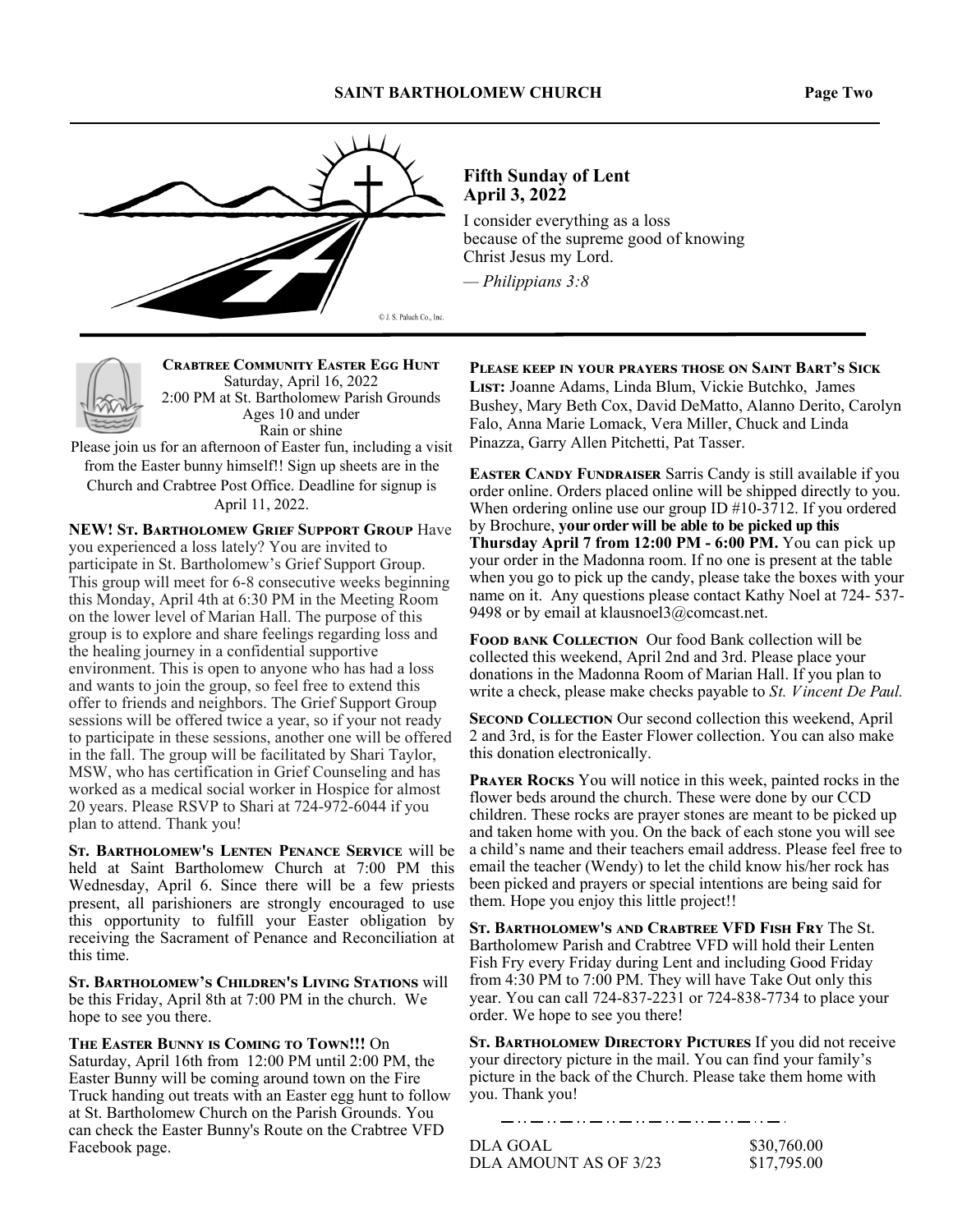

#### **Sharing Our Gifts**

The Diocese of Greensburg is blessed with many volunteers in our parishes who serve our faith community. In fact, 75 hospital and homebound ministries stayed connected to our parishioners, bringing them the comfort of Christ. Prayerfully consider sharing your gifts with our faith community through the Diocesan Lenten Appeal.

**Link:** DioceseofGreensburg/SharingOurGifts

#### **HOLY WEEK SCHEDULE**

#### $HOLY$  THURSDAY • APRIL 14 • Church

7:00 PM MASS OF THE LORD'S SUPPER AND WASHING OF THE FEET *Saint Bartholomew Church will be open for private devotion until 10:00 PM* 

#### $G$ OOD FRIDAY • APRIL 15 • Church

| $12:30 \text{ PM}$ | <b>STATIONS OF THE CROSS</b>          |                                                 |
|--------------------|---------------------------------------|-------------------------------------------------|
| 1:30 PM            |                                       | OUR LORD'S PASSION, VENERATION OF THE CROSS AND |
|                    | <b>DISTRIBUTION OF HOLY COMMUNION</b> |                                                 |

#### **HOLY SATURDAY • APRIL 16**

| $9:30 \text{ AM}$ | DECORATING THE CHURCH                  |
|-------------------|----------------------------------------|
| $1:00 \text{ PM}$ | <b>BLESSING OF EASTER FOOD BASKETS</b> |
| $2:00 \text{ PM}$ | Easter Egg Hunt                        |

#### **EASTER VIGIL • APRIL 16 • Church**

8:30 PM EASTER VIGIL MASS

#### **EASTER SUNDAY • APRIL 17 • Church**

8:00 AM and 10:30 AM Masses

#### *Fiscal Year July 1, 2021 to June 30, 2022 March 27, 2022*

| Loose $\ldots$ $\ldots$ $\ldots$ $\ldots$ $\ldots$ $\ldots$ $\ldots$ $\ldots$ $\ldots$ $\ldots$ $\ldots$ $\ldots$ | 166.00  |
|-------------------------------------------------------------------------------------------------------------------|---------|
|                                                                                                                   | - 22.00 |
|                                                                                                                   | 850.00  |
| Total Offertory Collection Amount \$                                                                              | 4419.10 |
|                                                                                                                   | 103.00  |

Envelopes Mailed 392 ● Envelopes Returned 100

SANCTUARY CANDLE...burning in memory of Tom Trumbetta Jr. by Mike, Kathy and Mike Simon.

**OUR LADY OF MOUNT CARMEL CANDLE ....burning in** the memory of Luigi, Michelina and Deluca Families by Mary Ann Tompkins.

**SACRED HEART CANDLE....burning in memory of Tom** Trumbetta Jr. by Irene Kerila.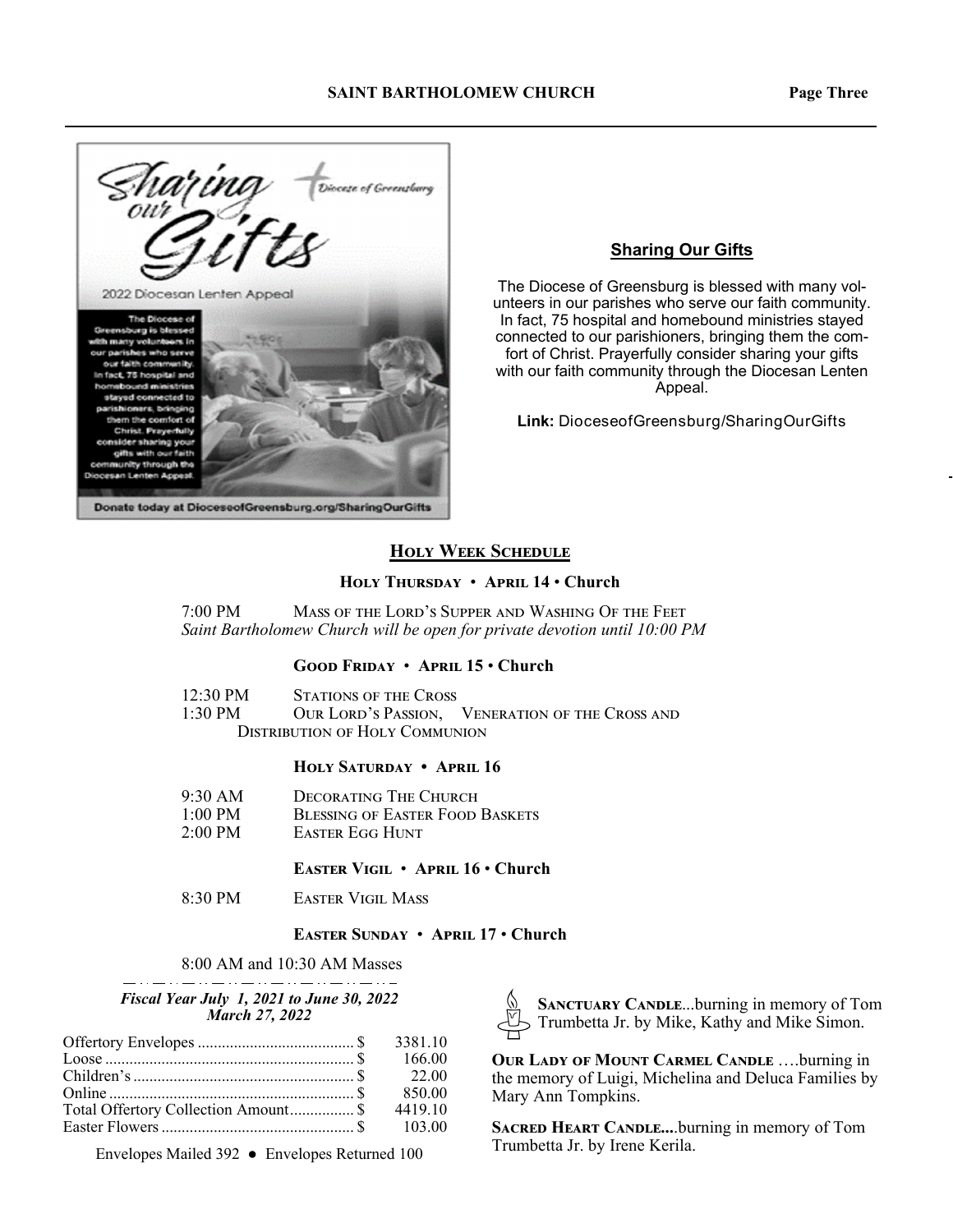#### Sunday, April 3 – April 9 , 2022

| SunMass, 8:00 AM and 10:30 AM, Church                |
|------------------------------------------------------|
| CCD, 9:10 AM - 10:15 AM, Madonna Room                |
| Bingo, 6:00 PM, Marian Hall                          |
| Mon Support Group, 6:30 PM, Madonna Room             |
| Tue Choir, 6:30 PM - 8:30 PM, Church                 |
| Wed Penance Service, 7:00 PM, Church                 |
| Thur Candy Pick-Up, 12:00 PM - 6:00 PM, Madonna Room |
| Fri Fish Fry, 4:30 PM - 7:00 PM, Crabtree VFD        |
| Children's Living Stations, 7:00 PM, Church          |
| Sat Mass, 5:00 PM, Church                            |

**Food Pantry Collection** We ask for your continued support for the upcoming collection which will take place on Saturday/Sunday April 2nd and 3rd. Please, bring your items to the Madonna Room in Marian Hall. Items that are in need include peanut butter and jelly, canned fruits and vegetables, pasta items, soap products, diapers. cereal, canned soups, stews, tuna, boxed meals and paper products. The food pantry also welcomes monetary donations. If you are going to write a check, please make payable to: "*St. Vincent de Paul".* 

## Liturgical Roles

| Mass Date         | Altar                   | Ministers of                                                                |                         |
|-------------------|-------------------------|-----------------------------------------------------------------------------|-------------------------|
| & Time            | Servers                 | Holy Communion                                                              | Lector                  |
|                   |                         | CHECK YOUR SCHEDULES ON ST. BART'S WEBSITE<br>www.stbartholomewcrabtree.org |                         |
| 4/9/22<br>5:00 PM | E. Eckenrod<br>S. Blose | J. Gergely                                                                  | C. Franzi<br>N. Altieri |

| 4/10/22<br>8:00 AM | A/N Hardaway<br>N. Hardaway | P. Tenerowicz K. Dominick | A. Heinnickel     |
|--------------------|-----------------------------|---------------------------|-------------------|
| 4/10/22            | <b>B.</b> Naeger            | <b>T. Rusbosin</b>        | <b>M.</b> Sandorf |
| 10:30 AM           | L. Naeger                   |                           | K. Hayden         |

#### **SOMETHING NEW IN CHRIST**

Jesus knew that the scribes and Pharisees were trying to trap him. They put him in what seemed to be a no-win situation. Let the woman who was caught in adultery go, and he would have been accused of ignoring the law. Let her be stoned, and he would fail to show mercy toward her, contradicting his life's message. Jesus' response teaches three crucial lessons: none of us is free of sin; we are not the ultimate judges of others; Jesus is the mercy of God, in whom we can always trust. In Christ, God does something new. When we give our hearts to Christ, we have the hope of new life, a life in which mercy reigns.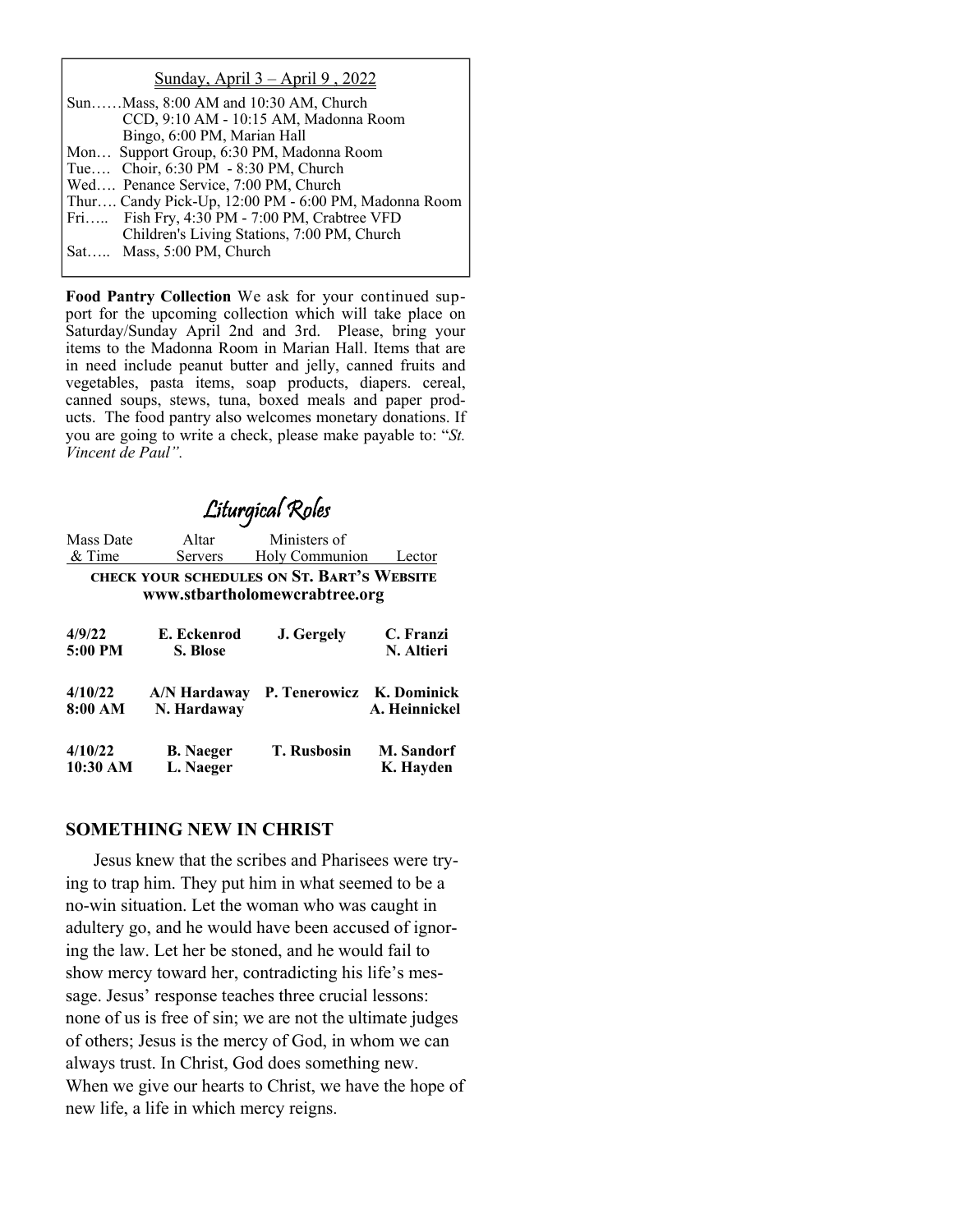### Mass Intentions

| SAT, 4/2- First Saturday                                                                    |                              |
|---------------------------------------------------------------------------------------------|------------------------------|
| $8:00$ AM $+$ Santo Baca                                                                    |                              |
| (Joanne, Cindy Kolbosky and Jim Malago)                                                     |                              |
|                                                                                             |                              |
| Vigil: Fifth Sunday in Lent                                                                 |                              |
| 5:00 PM + Deceased members of the Patrick and<br>O'Rourke Families (Greg and Kathy Patrick) |                              |
|                                                                                             |                              |
| SUN, 4/3 - Fifth Sunday in Lent                                                             |                              |
| $8:00$ AM $+$ Tom Trumbetta Jr.                                                             |                              |
|                                                                                             | (Rich and Mariane Trumbetta) |
| $10:30$ AM $+$ Steve Govora, Sr.                                                            | (Antoinette Govora)          |
| MON 4/4- Lenten Weekday                                                                     |                              |
| $8:00$ AM $+$ Amy Bovino                                                                    | (Bob and Carol Altimore)     |
|                                                                                             |                              |
| TUE 4/5 - Lenten Weekday                                                                    |                              |
| $8:00$ AM + Dorothy Philips                                                                 | (Mike Philips)               |
| WED 4/6 - Lenten Weekday                                                                    |                              |
| 8:00 AM + Rugo Mangini                                                                      | (Bob and Carol Kocian)       |
| THUR 4/7 - Lenten Weekday                                                                   |                              |
| 8:00 AM + Michelina DeLuca                                                                  | (Eric Kocian)                |
| 6:00 PM Exposition of the Blessed Sacrament                                                 |                              |
|                                                                                             |                              |
| 6:50 PM Benediction                                                                         |                              |
| $7:00 \text{ PM} + \text{Mary Stynchula}$                                                   | (Family)                     |
| FRI 4/8 - Lenten Weekday                                                                    |                              |
| $8:00$ AM $+$ Charlotte Kanala                                                              |                              |
|                                                                                             | (Dave and Rose Ann Austeri)  |
| 7:00 PM<br>Children's Living Stations                                                       |                              |
| SAT, 4/9- Vigil: Palm Sunday                                                                |                              |
| 5:00 PM + Mary Ann Dominick                                                                 |                              |
|                                                                                             | (John and Lyn Kedzierski)    |
|                                                                                             |                              |
| SUN, 4/10 - Palm Sunday                                                                     |                              |
| 8:00 AM + Rosary Altar Society                                                              | (RAS)                        |
| $10:30$ AM $+$ Mark Ford                                                                    | (Susan Ford)                 |
|                                                                                             |                              |

### **READINGS FOR THE WEEK**

| Monday:   | Dn 13:1-9, 15-17, 19-30, 33-62 [41c-62];<br>Ps 23:1-6; Jn 8:12-20 (or Jn 8:1-11                 |
|-----------|-------------------------------------------------------------------------------------------------|
| Tuesday:  | Nm 21:4-9; Ps 102:2-3, 16-21; Jn 8:21-30                                                        |
|           | Wednesday: Dn 3:14-20, 91-92, 95; Dn 3:52-56;<br>$Jn$ 8:31-42                                   |
| Thursday: | Gn 17:3-9; Ps 105:4-9: Jn 8:51-59                                                               |
| Friday:   | Jer 20:10-13; Ps 18:2-7; Jn 10:31-42                                                            |
| Saturday: | Ez 37:21-28; Jer 31:10-12abcd, 13;<br>Jn 11:45-56                                               |
| Sunday:   | Lk 19:28-40 Is 50:4-7; Ps 22:8-9, 17-20,<br>23-24; Phil 2:6-11; Lk 22:14 - 23:56<br>$[23:1-49]$ |